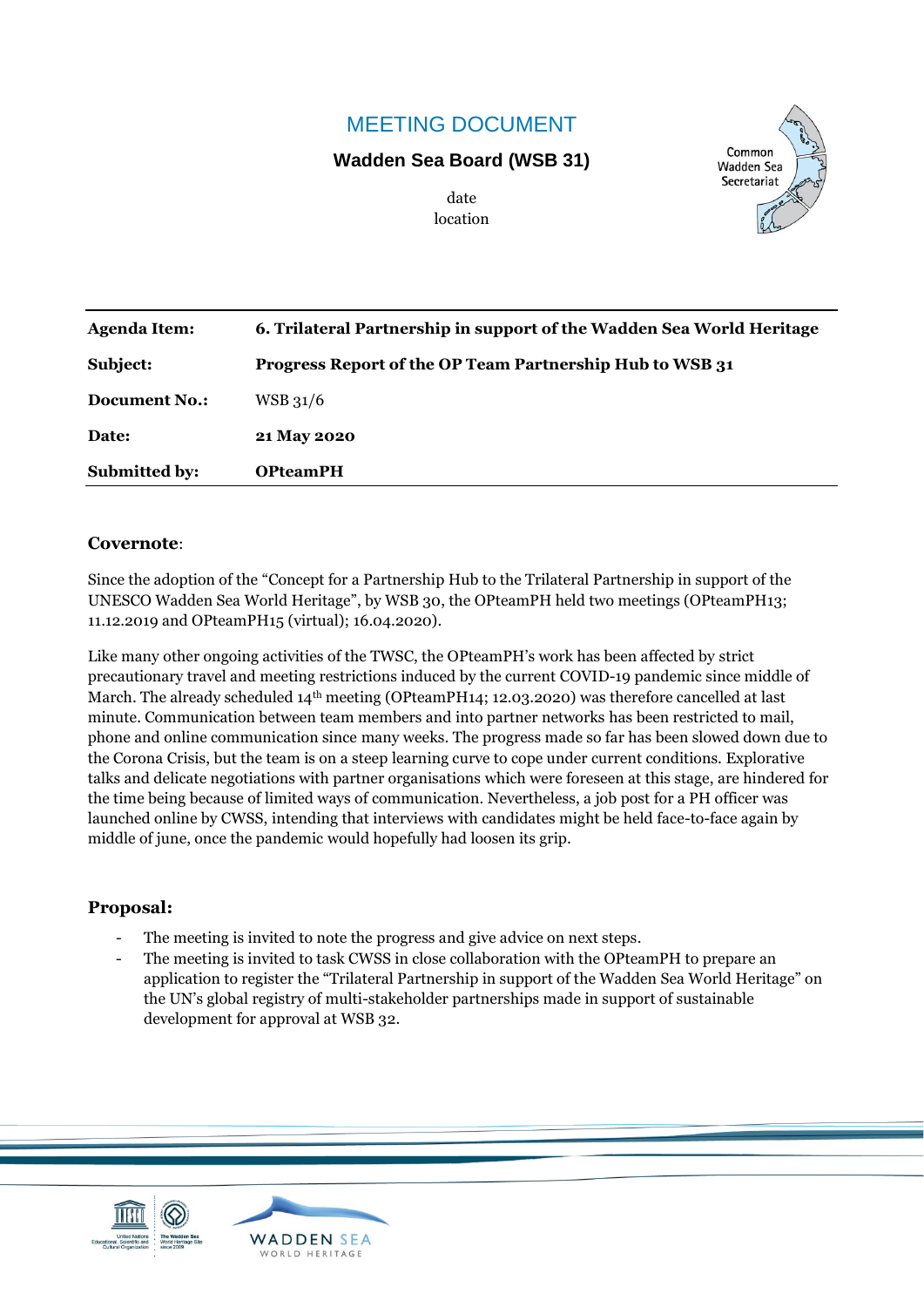# Progress Report Operational Team Partnership Hub

# **1. Concept for the Partnership Hub (PH)**

The PH Concept has been amended as requested by WSB30 and is available online, see <https://www.waddensea-worldheritage.org/resources/trilateral-partnership-concept-partnership-hub>

### **2. Implementation of the Start-Up-Phase of the PH**

#### **2.1 Initiation and development of project ideas**

Several partner networks and organisations are collaboratively active in developing projects intended to liven up the trilateral strategic partnership. Under the umbrella of the Partnership Hub, several project ideas, addressing the following subjects are in the pipeline. To procure ways of funding for the projects themselves, as well as for elaboration of detailed applications to funds, poses a main challenge to all partners involved. The OPteamPH is optimistic, that convincing ideas and thorough preparation will pay out.

- **Flyway cooperation (Ref. to No 5 Leeuwarden Declaration (LD)):** The Wadden Sea Flyway Initiative (WSFI) Steering Group agreed in 2019 to apply for a long-term project, which aims to make the East Atlantic Flyway climate resilient and to improve coastal zone livelihoods in relevant areas, within the International Climate Initiative (IKI) programme of the Federal Ministry for the Environment, Nature Conservation and Nuclear Safety (BMU). WSB 30 supported the proposal to go for this under the lead of CWSS. A first stage application has been submitted by CWSS as lead partner, together with 9 implementing partners spring 2020 ( see document WSB31/5.2/2). A decision on admission to the second application stage is expected for autumn 2020.
- **Dark sky/ light emissions (Ref. to No 24 LD):** The Wadden Sea Forum (WSF) currently develops a trilateral project idea with several partners. A brief inventory of running projects and activities on dark skies was carried out and potential partners were approached, supported by funds from Lower Saxony. The project will aim for the Wadden Sea area to become a designated Dark Sky Region. A Dark Sky working group has been established, which held three planning sessions already, a symposium is intended to take place in September 2020.
- **Shipping safety (Ref. to No 32 LD):** Two complementing initiatives addressing shipping issues are under way.

The WSF is preparing a Round Table on shipping safety with app. 20 participating organisations involved. A kick-off meeting is intended to take place in October 2020. The Wadden Sea Team of green NGOs (WST) is discussing a joint project on the topic of shipping. A first draft proposal will be submitted to WSB31 separately (*for details see separate WSB 31/7.2)*. WST and WSF are in close consultation to make both projects complementary..

- **Research (Ref. to No 36 LD):** The Trilateral Road Map Committee is under way amending the Trilateral Research Agenda, has drafted terms of reference for a **Trilateral Programming Committee**, and will propose candidates to sit in the committee on research issues relevant to the Wadden Sea World Heritage (*for details see separate WSB 31 document*).
- **Education (Ref. to No 6-8 LD):** The collaboration of the TWSC with WWF Germany on the International Wadden Sea School will be continued, aiming at implementing the trilateral education strategy, which contains manifold ideas to potentially be developed into projects by the **Network Group Education**.
- **Tourism (Ref. to No 4 LD):** The **Network Group Sustainable Tourism** already coordinates and fosters exchange on several ongoing EU-funded Interreg projects, adding to the implementation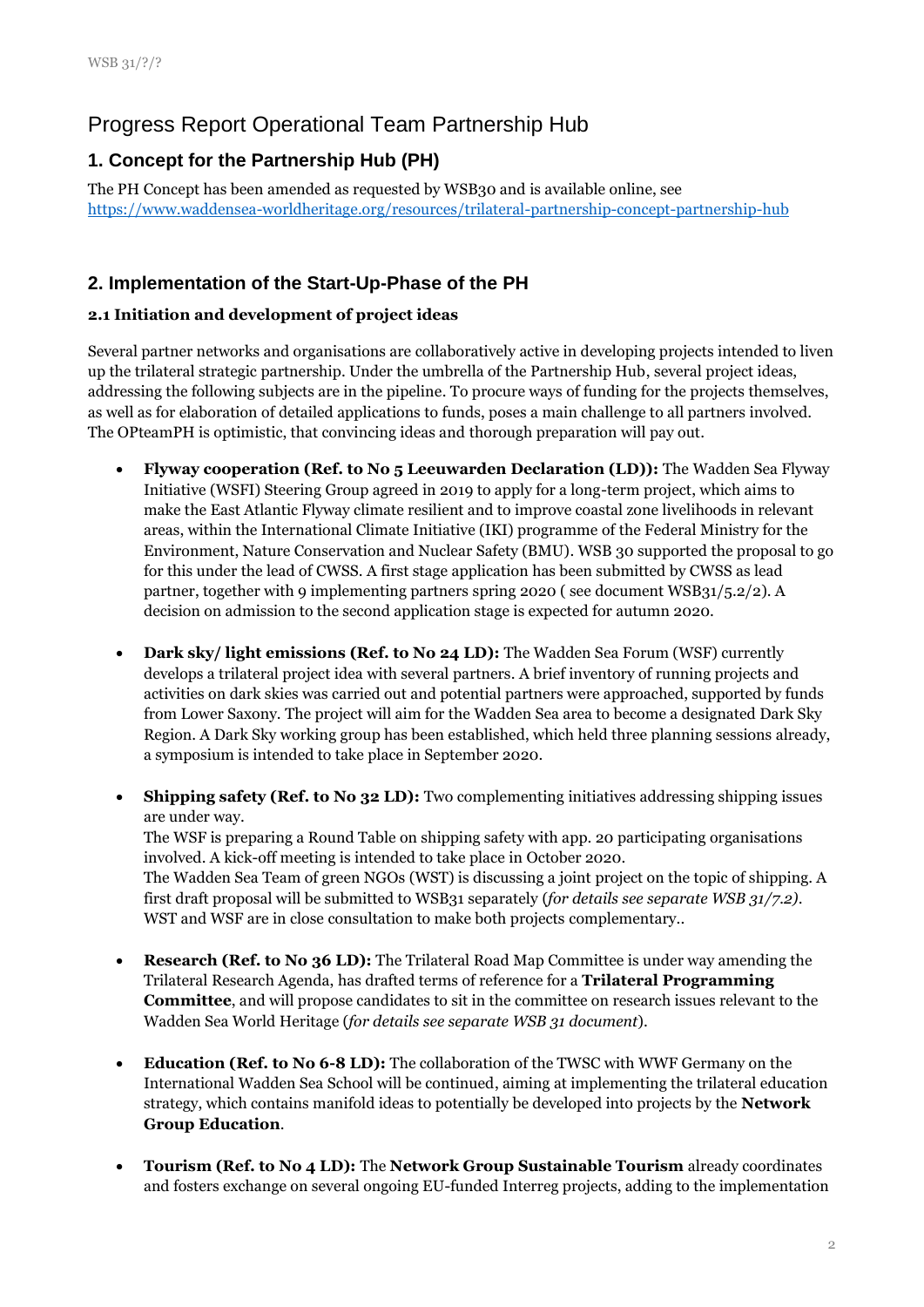of the trilateral sustainable tourism strategy (PROWAD Link, Waddenagenda, NaKuWa).The COVID-19 pandemic has hit tourism harder than any other sector. On 25 May, a virtual meeting will take place to get an overview how each region is managing the crisis, accelerating recovery and preparing for tomorrow with a special focus on trilateral dialogue and cooperation. .

• **Tourism and International cooperation (Ref. to No 9 and 10 LD)**. The CWSS was asked to develop a proposal for a sustainable tourism strategy for the World heritage site of the Migratory Bird Sanctuaries along the Coast of the Yellow Sea – Bohai Gulf of China (Phase I), taking the Sustainable Tourism Strategy for the Wadden Sea World Heritage property as a format. The request by Eco Forum Global, on behalf of the Yancheng Province/Yancheng Yellow Sea Wetland Centre, is taken up and advanced by the CWSS in close collaboration with Wadden Sea experts and an affiliated organisation like LT&C (Linking Tourism & Conservation) within the framework of the Partnership Hub development.

#### **2.2 Staffing of the PH**

In addition and complementing the in-kind contribution to staff up the start-up phase of the PH, provided by Lower Saxony, resources from PROWAD Link will enable CWSS to appoint a full-time, second project officer for one year until summer 2021. Interviews are foreseen to take place middle of June.

#### **2.3 Exploration with partner organisations**

Explorative talks and negotiations with strategic partner organisations and networks on concrete proposals for cooperation and contributions to the PH are delayed due to Corona precaution measures and are intended to be carried out intensively after summer 2020. First talks have been scheduled, like with the Wadden Sea Team of green NGOs.

#### **2.4 Organisational Set-up of the PH**

At its last virtual meeting, the OPteamPH had a first brief exchange on insights and options on this topic. Taking into account previous proposals by BROWN 2016, an external expert, who was commissioned by CWSS to elaborate a feasibility and a governance study on a WSWH Competence Centre; the Partnership Centre Drafting Group 2017 and advice from previous WSB meetings, the OPteamPH will merge these approaches with own ideas and interactive group experience from learning-by-doing. The challenge lying ahead will be to commonly develop an organizational and governance structure, which is lean and efficiently output orientated, fostering collaboration at eye level and carefully balancing the partners' diverging interests between the two poles 'independence' and 'control'. Due to the Covid-19 pandemic the team missed out one meeting and intends now to submit a proposal to WSB 32, November 2020.

### **3. PROWAD Link activities for the PH**

The Interreg VB North Sea Programme-project PROWAD Link (2019-2021) helps substantially with the establishment of the PH. The project is intended to be prolonged budget neutrally until spring 2022 due to effects of the Corona-crisis. Current activities of the project consortium under the lead of CWSS, accompanied by the OPteamPH, with the aim to foster the PH and to sustain the project's outcome post project, are, a. o.:

- **Establishing a transnational Partnership Hub** for the Wadden Sea: A concept for the PH, pointing out vision, mission, objectives, services and offers of the PH has been finalized in 2020. Organizational and governance structure are going to be developed (*see 2.4*) (PL activity 4.4)
- **Engaging partners** in a long-term collaboration. The MOU on the strategic trilateral partnership has been signed in June 2019. To further extend the partnership, inter alia targeting SME